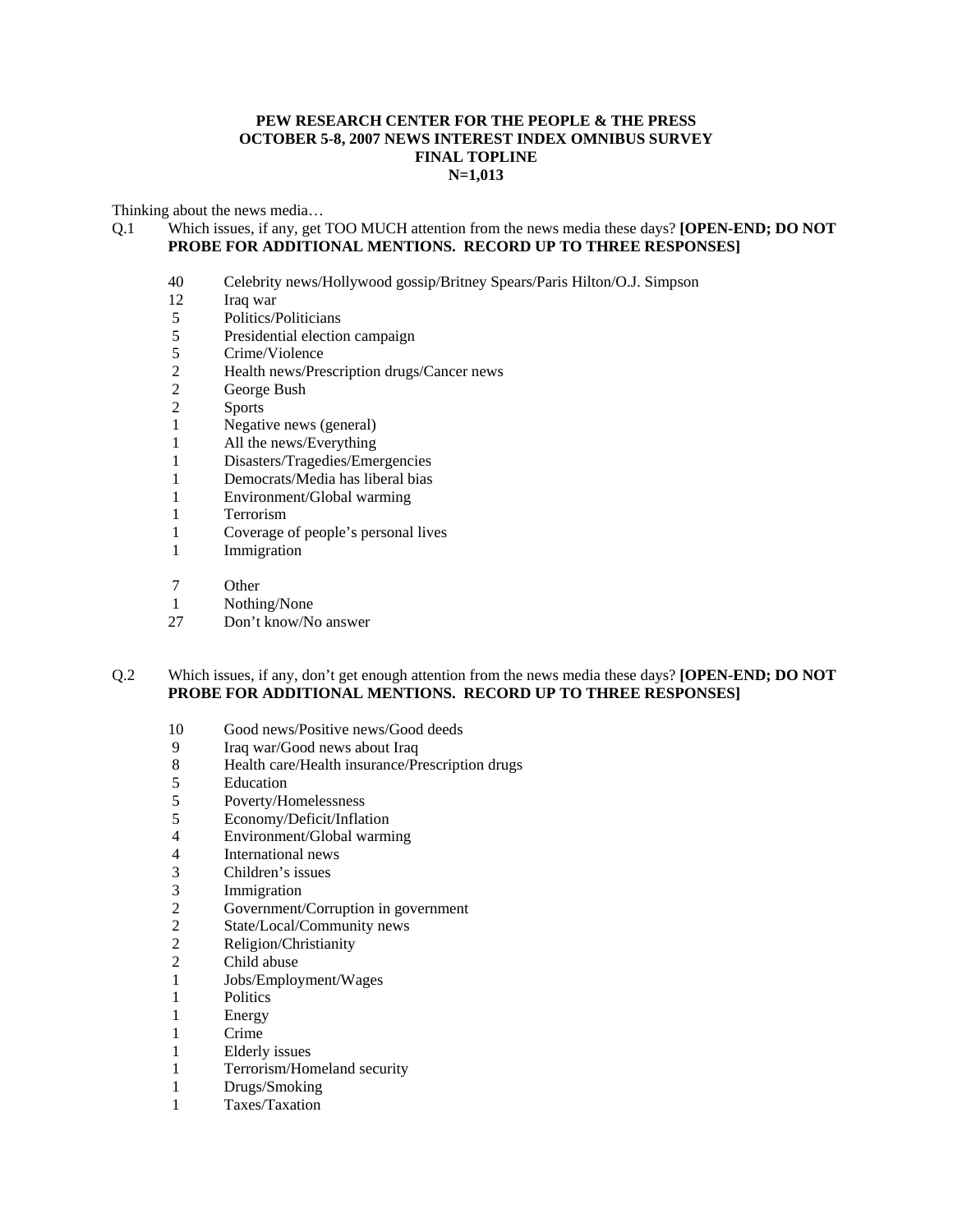- 1 Farming/Food safety<br>1 George Bush
- George Bush
- 1 Race relations/Racism
- 1 Presidential campaign
- 10 Other
- 2 Nothing/None<br>29 Don't know/Re
- Don't know/Refused
- Q.3 As I read a list of some stories covered by news organizations this past week, tell me if you happened to follow each news story very closely, fairly closely, not too closely, or not at all closely. First, **[INSERT ITEM; RANDOMIZE ITEMS] [IF NECESSARY** "Did you follow **[ITEM]** very closely, fairly closely, not too closely or not at all closely?"**]**

|    |                                                | Very    | Fairly  | Not too | Not at all | DK/       |
|----|------------------------------------------------|---------|---------|---------|------------|-----------|
|    |                                                | Closely | Closely | Closely | Closely    | Refused   |
| a. | News about the current situation and events in |         |         |         |            |           |
|    | Iraq                                           | 29      | 33      | 22      | 16         | $* = 100$ |
|    | September 28 – October 1, 2007                 | 30      | 41      | 18      | 11         | $* = 100$ |
|    | September 21-24, 2007                          | 32      | 38      | 17      | 13         | $* = 100$ |
|    | September 14-17, 2007                          | 31      | 36      | 18      | 15         | $0=100$   |
|    | September 7-10, 2007                           | 32      | 34      | 20      | 14         | $* = 100$ |
|    | August 30 - September 2, 2007                  | 31      | 34      | 18      | 16         | $1 = 100$ |
|    | <b>August 24-27, 2007</b>                      | 34      | 36      | 18      | 12         | $* = 100$ |
|    | <b>August 17-20, 2007</b>                      | 33      | 34      | 18      | 15         | $* = 100$ |
|    | <b>August 10-13, 2007</b>                      | 36      | 37      | 14      | 13         | $* = 100$ |
|    | <b>August 3-6, 2007</b>                        | 29      | 40      | 19      | 12         | $* = 100$ |
|    | July 27-30, 2007                               | 28      | 36      | 19      | 16         | $1 = 100$ |
|    | July 20-23, 2007                               | 28      | 34      | 21      | 16         | $1 = 100$ |
|    | July 13-16, 2007                               | 25      | 41      | 17      | 16         | $1 = 100$ |
|    | July 6-9, 2007                                 | 36      | 34      | 18      | 12         | $* = 100$ |
|    | June 29-July 2, 2007                           | 32      | 35      | 19      | 13         | $1 = 100$ |
|    | June 22-25, 2007                               | 30      | 36      | 18      | 15         | $1 = 100$ |
|    | June 15-18, 2007                               | 30      | 37      | 20      | 13         | $* = 100$ |
|    | June 8-11, 2007                                | 32      | 38      | 15      | 14         | $1 = 100$ |
|    | June 1-4, 2007                                 | 30      | 36      | 20      | 13         | $1 = 100$ |
|    | May 24-27, 2007                                | 33      | 36      | 18      | 12         | $1 = 100$ |
|    | May 18-21, 2007                                | 36      | 34      | 15      | 14         | $1 = 100$ |
|    | May 11-14, 2007                                | 30      | 34      | 18      | 17         | $1 = 100$ |
|    | May 4-7, 2007                                  | 38      | 37      | 15      | 10         | $* = 100$ |
|    | April 27-30, 2007                              | 27      | 35      | 21      | 16         | $1 = 100$ |
|    | April 20-23, 2007                              | 28      | 35      | 22      | 15         | $* = 100$ |
|    | April 12-16, 2007                              | 34      | 33      | 20      | 13         | $* = 100$ |
|    | April 5-9, 2007                                | 33      | 39      | 16      | 11         | $1 = 100$ |
|    | <b>March 30-April 2, 2007</b>                  | 34      | 37      | 16      | 13         | $* = 100$ |
|    | March 23-March 26, $20071$                     | 31      | 38      | 18      | 12         | $1 = 100$ |
|    | March 16-19, 2007                              | 34      | 34      | 17      | 15         | $* = 100$ |
|    | March 9-12, 2007                               | 34      | 37      | 16      | 13         | $* = 100$ |
|    | March 2-5, 2007                                | 37      | 37      | 16      | 9          | $1 = 100$ |
|    | February 23-26, 2007                           | 36      | 36      | 15      | 13         | $* = 100$ |
|    | <b>February 16-19, 2007</b>                    | 30      | 36      | 19      | 14         | $1 = 100$ |
|    |                                                |         |         |         |            |           |

 $\frac{1}{1}$ 

From May, 2003 to March 23-26, 2007, the story was listed as "News about the current situation in Iraq."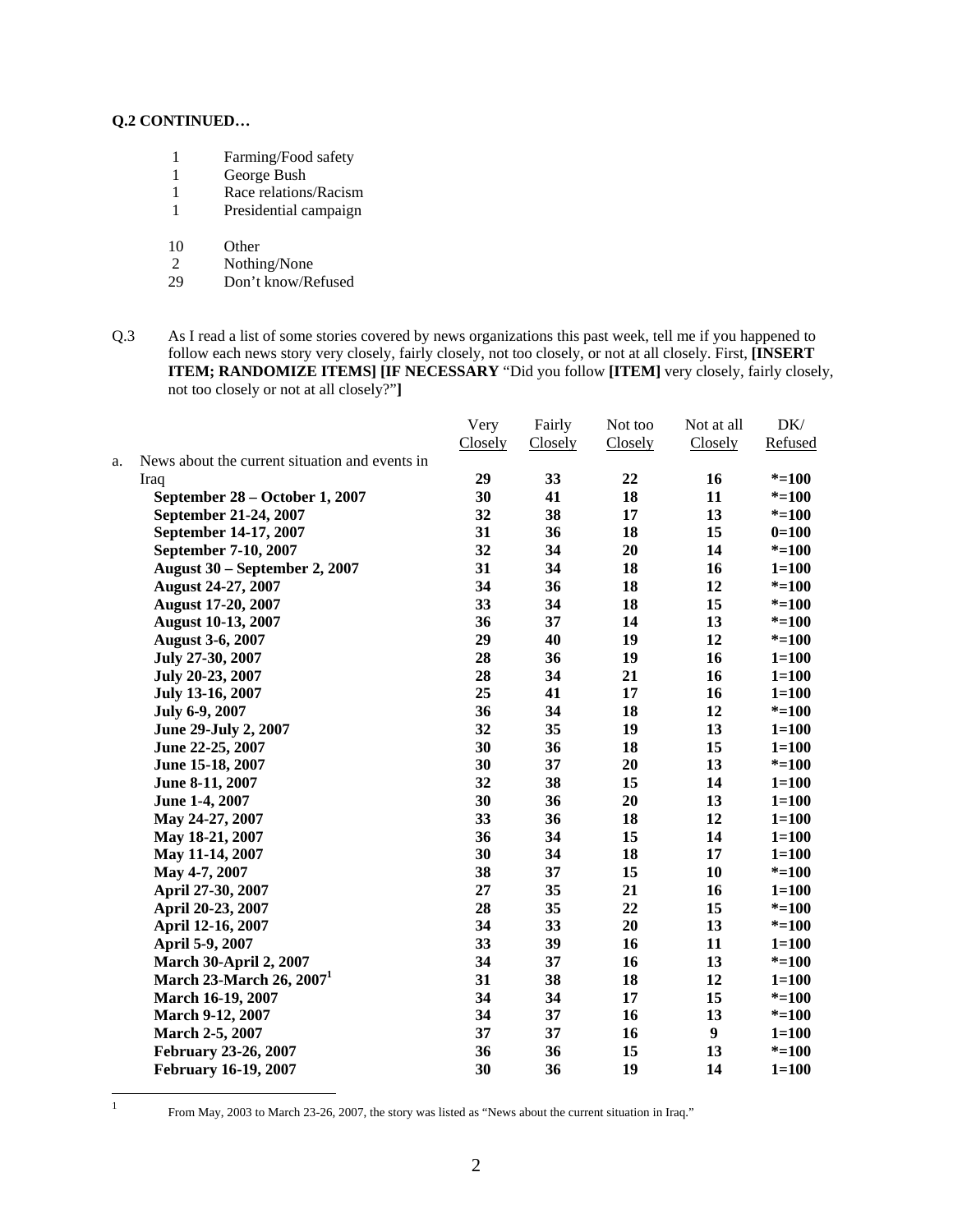|                                | Very    | Fairly         | Not too          | Not at all               | DK/       |
|--------------------------------|---------|----------------|------------------|--------------------------|-----------|
|                                | Closely | <b>Closely</b> | Closely          | <b>Closely</b>           | Refused   |
| <b>February 9-12, 2007</b>     | 37      | 34             | 18               | 11                       | $* = 100$ |
| <b>February 2-5, 2007</b>      | 38      | 38             | 17               | 7                        | $* = 100$ |
| <b>January 26-29, 2007</b>     | 36      | 38             | 15               | 11                       | $* = 100$ |
| <b>January 19-22, 2007</b>     | 37      | 34             | 18               | 10                       | $1 = 100$ |
| <b>January 12-15, 2007</b>     | 38      | 36             | 17               | 8                        | $1 = 100$ |
| January, 2007                  | 46      | 40             | $\,8\,$          | 5                        | $1 = 100$ |
| <b>January 5-8, 2007</b>       | 40      | 32             | 16               | 12                       | $0=100$   |
| December, 2006                 | 42      | 39             | 12               | 7                        | $* = 100$ |
| November 30-December 3, 2006   | 40      | 36             | 13               | 11                       | $* = 100$ |
| Mid-November, 2006             | 44      | 38             | 12               | 6                        | $* = 100$ |
| September, 2006                | 33      | 43             | 14               | $8\,$                    | $2=100$   |
| August, 2006                   | 41      | 39             | 12               | $\overline{7}$           | $1 = 100$ |
| June, 2006                     | 37      | 43             | 13               | $\sqrt{6}$               | $1 = 100$ |
| May, 2006                      | 42      | 35             | 15               | $\overline{7}$           | $1 = 100$ |
| April, 2006                    | 43      | 36             | 13               | $\overline{7}$           | $1 = 100$ |
| March, 2006                    | 43      | 38             | 12               | 6                        | $1 = 100$ |
| February, 2006                 | 39      | 42             | 12               | 6                        | $1 = 100$ |
| January, 2006                  | 40      | 40             | 12               | $\sqrt{ }$               | $1 = 100$ |
| December, 2005                 | 45      | 38             | 11               | 5                        | $1 = 100$ |
| Early November, 2005           | 41      | 40             | 13               | 6                        | $* = 100$ |
| Early October, 2005            | 43      | 36             | 15               | 6                        | $* = 100$ |
| Early September, 2005          | 32      | 40             | 20               | $\boldsymbol{7}$         | $1 = 100$ |
| July, 2005                     | 43      | 37             | 13               | 6                        | $1 = 100$ |
| Mid-May, 2005                  | 42      | 42             | 11               | 5                        | $* = 100$ |
| Mid-March, 2005                | 40      | 39             | 14               | 5                        | $2=100$   |
| February, 2005                 | 38      | 45             | 13               | $\overline{\mathcal{L}}$ | $* = 100$ |
| January, 2005                  | 48      | 37             | 11               | 4                        | $* = 100$ |
| December, 2004                 | 34      | 44             | 15               | 6                        | $1 = 100$ |
| Mid-October, 2004              | 42      | 38             | 11               | $\,8\,$                  | $1=100$   |
| Early September, 2004          | 47      | 37             | $\mathbf{9}$     | 6                        | $1 = 100$ |
| August, 2004                   | 39      | 42             | 12               | 6                        | $1=100$   |
| July, 2004                     | 43      | 40             | 11               | 6                        | $* = 100$ |
| June, 2004                     | 39      | 42             | 12               | 6                        | $1=100$   |
| April, 2004                    | 54      | 33             | $\,8\,$          | 5                        | $* = 100$ |
| Mid-March, 2004                | 47      | 36             | 12               | $\overline{\mathcal{L}}$ | $1 = 100$ |
| Early February, 2004           | 47      | 38             | 10               | $\overline{4}$           | $1 = 100$ |
| Mid-January, 2004              | 48      | 39             | $\overline{9}$   | $\overline{4}$           | $* = 100$ |
| December, 2003                 | 44      | 38             | 11               | 6                        | $1 = 100$ |
| November, 2003                 | 52      | 33             | 9                | 5                        | $1 = 100$ |
| September, 2003                | 50      | 33             | 10               | 6                        | $1 = 100$ |
| Mid-August, 2003               | 45      | 39             | 10               | 5                        | $1 = 100$ |
| Early July, 2003               | 37      | 41             | 13               | 8                        | $1 = 100$ |
| June, 2003                     | 46      | 35             | 13               | 6                        | $* = 100$ |
| May, 2003                      | 63      | 29             | 6                | $\overline{c}$           | $* = 100$ |
| April 11-16, 2003 <sup>2</sup> | 47      | 40             | 10               | $\overline{c}$           | $1 = 100$ |
| April 2-7, 2003                | 54      | 34             | 9                | $\sqrt{2}$               | $1 = 100$ |
| March 20-24, 2003              | 57      | 33             | $\boldsymbol{7}$ | $\overline{c}$           | $1 = 100$ |
| March 13-16, 2003 <sup>3</sup> | 62      | $27\,$         | $\sqrt{6}$       | $\overline{4}$           | $1 = 100$ |
| February, 2003                 | 62      | 25             | $8\,$            | $\overline{4}$           | $1 = 100$ |
|                                |         |                |                  |                          |           |

 $\frac{1}{2}$ From March 20-24, 2003 to April 11-16, 2003, the story was listed as "News about the war in Iraq."  $\frac{3}{2}$  From Early October 2002, to March 13, 16, 2003, the story was listed as "Debate over the possibility

From Early October, 2002, to March 13-16, 2003, the story was listed as "Debate over the possibility that the U.S. will take military action in Iraq."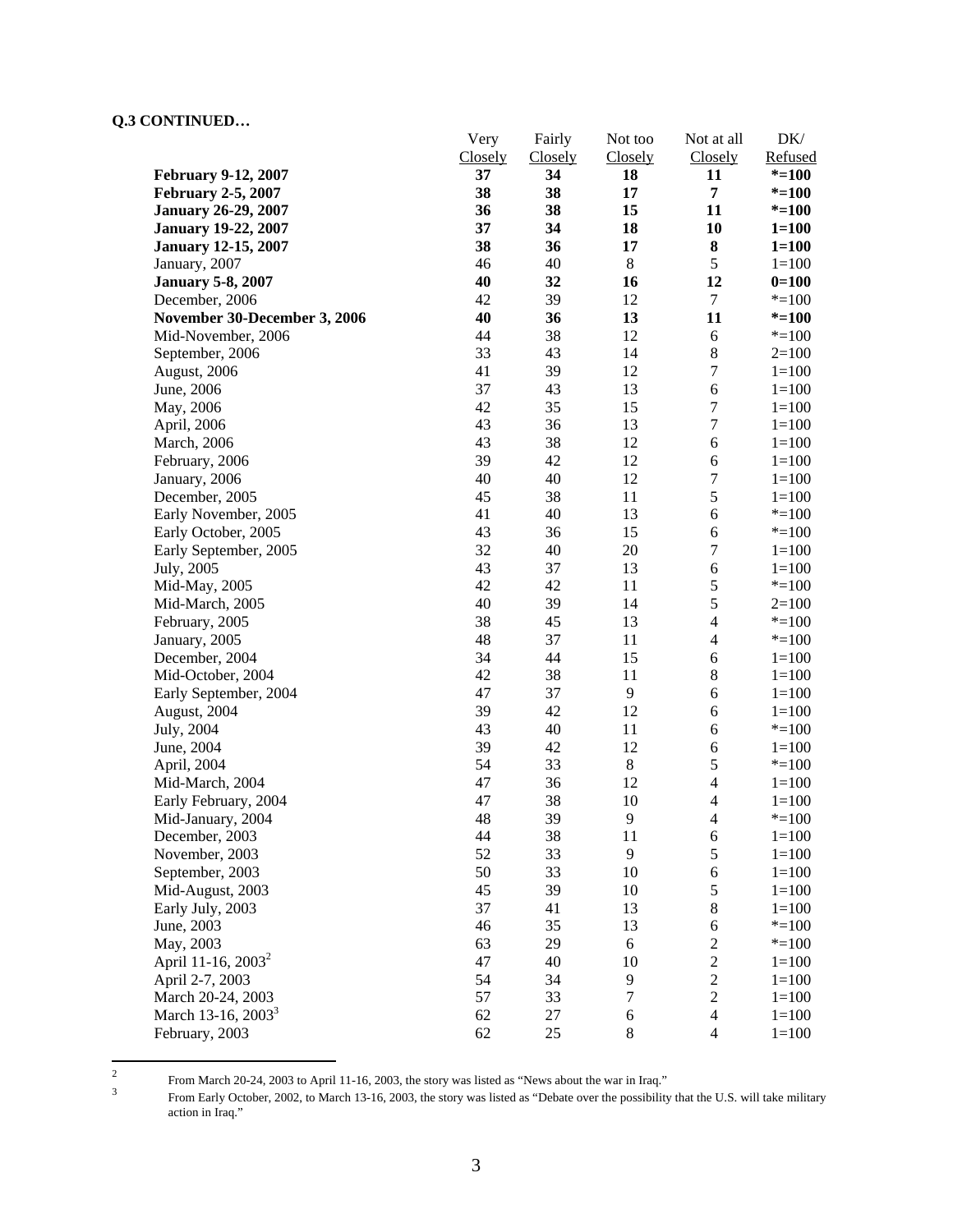|                |                                                 | Very    | Fairly         | Not too | Not at all | DK/       |
|----------------|-------------------------------------------------|---------|----------------|---------|------------|-----------|
|                |                                                 | Closely | <b>Closely</b> | Closely | Closely    | Refused   |
|                | January, 2003                                   | 55      | 29             | 10      | 4          | $2=100$   |
|                | December, 2002                                  | 51      | 32             | 10      | 6          | $1 = 100$ |
|                | Late October, 2002                              | 53      | 33             | $\,8\,$ | 5          | $1 = 100$ |
|                | Early October, 2002                             | 60      | $28\,$         | 6       | 5          | $1 = 100$ |
|                | Early September, 2002 <sup>4</sup>              | 48      | 29             | 15      | 6          | $2=100$   |
|                |                                                 |         |                |         |            |           |
| $\mathbf{b}$ . | The debate in Washington over U.S. policy in    |         |                |         |            |           |
|                | Iraq                                            | 20      | 28             | 23      | 29         | $* = 100$ |
|                | September 28 – October 1, 2007                  | 22      | 32             | 22      | 24         | $* = 100$ |
|                | September 21-24, 2007                           | 25      | 28             | 20      | 27         | $* = 100$ |
|                | September 14-17, 2007 <sup>5</sup>              | 25      | 27             | 20      | 27         | $1 = 100$ |
|                | September 7-10, 2007                            | 25      | 27             | 22      | 26         | $* = 100$ |
|                | August 30-September 2, 2007                     | 22      | 27             | 20      | 31         | $* = 100$ |
|                | <b>August 24-27, 2007</b>                       | 25      | 30             | 19      | 25         | $1 = 100$ |
|                | <b>August 3-6, 2007</b>                         | 21      | 33             | 20      | 26         | $* = 100$ |
|                | July 27-30, 2007                                | 24      | 28             | 20      | 27         | $1 = 100$ |
|                | July 20-23, 2007                                | 23      | 24             | 24      | 28         | $1 = 100$ |
|                |                                                 | 20      | 30             | 20      | 30         |           |
|                | July 13-16, 2007                                |         |                |         |            | $* = 100$ |
|                | July 6-9, 2007                                  | 27      | 26             | 23      | 24         | $* = 100$ |
|                | June 1-4, 2007                                  | 20      | 27             | 24      | 27         | $2 = 100$ |
|                | May 24-27, 2007                                 | 30      | 32             | 20      | 18         | $* = 100$ |
|                | May 18-21, 2007                                 | 24      | 32             | 19      | 24         | $1 = 100$ |
|                | May 11-14, 2007                                 | 25      | 26             | 19      | 29         | $1 = 100$ |
|                | May 4-7, 2007                                   | 30      | 31             | 19      | 20         | $* = 100$ |
|                | April 27-30, 2007                               | 18      | 31             | 21      | 29         | $1 = 100$ |
|                | April 20-23, 2007                               | 22      | 29             | 24      | 25         | $* = 100$ |
|                | April 12-16, 2007                               | 25      | 29             | 22      | 23         | $1 = 100$ |
|                | April 5-9, 2007                                 | 31      | 28             | 20      | 21         | $* = 100$ |
|                | <b>March 30-April 2, 2007</b>                   | 26      | 29             | 21      | 23         | $1 = 100$ |
|                | <b>TREND FOR COMPARISON:</b>                    |         |                |         |            |           |
|                | <b>January 12-15, 2007: President</b>           |         |                |         |            |           |
|                | Bush's proposal to increase the                 |         |                |         |            |           |
|                | number of U.S. troops in Iraq                   | 40      | 33             | 13      | 13         | $1 = 100$ |
|                |                                                 |         |                |         |            |           |
| $c_{\cdot}$    | Questions about the private security firm       |         |                |         |            |           |
|                | Blackwater USA and the role its contractors     |         |                |         |            |           |
|                | play in Iraq                                    | 15      | 25             | 26      | 33         | $1 = 100$ |
| d.             | George Bush's veto of a children's health       |         |                |         |            |           |
|                | insurance bill                                  | 27      | 29             | 17      | 26         | $1 = 100$ |
|                |                                                 |         |                |         |            |           |
| e.             | A woman who was arrested and handcuffed in      |         |                |         |            |           |
|                | a Phoenix airport and later died in a holding   |         |                |         |            |           |
|                | room                                            | 13      | 22             | 23      | 41         | $1 = 100$ |
|                |                                                 |         |                |         |            |           |
| f.             | News about candidates for the 2008 presidential |         |                |         |            |           |
|                | election                                        | 22      | 30             | 24      | 24         | $* = 100$ |
|                | September 28 – October 1, 2007                  | 21      | 34             | 25      | 20         | $* = 100$ |
|                | September 21-24, 2007                           | 24      | 31             | 22      | 23         | $* = 100$ |
|                | September 14-17, 2007                           | 22      | 31             | 24      | 23         | $* = 100$ |
|                |                                                 |         |                |         |            |           |

 $\frac{1}{4}$ 

September 14-17, 2007 asked about "General David Petraeus's report to Congress about how things are going in Iraq."

In Early September, 2002, the story was listed as "Debate over the possibility that the U.S. will invade Iraq."<br>September 14.17, 2007 select about "Cancel David Betracus's generate Cancerse about haur things are going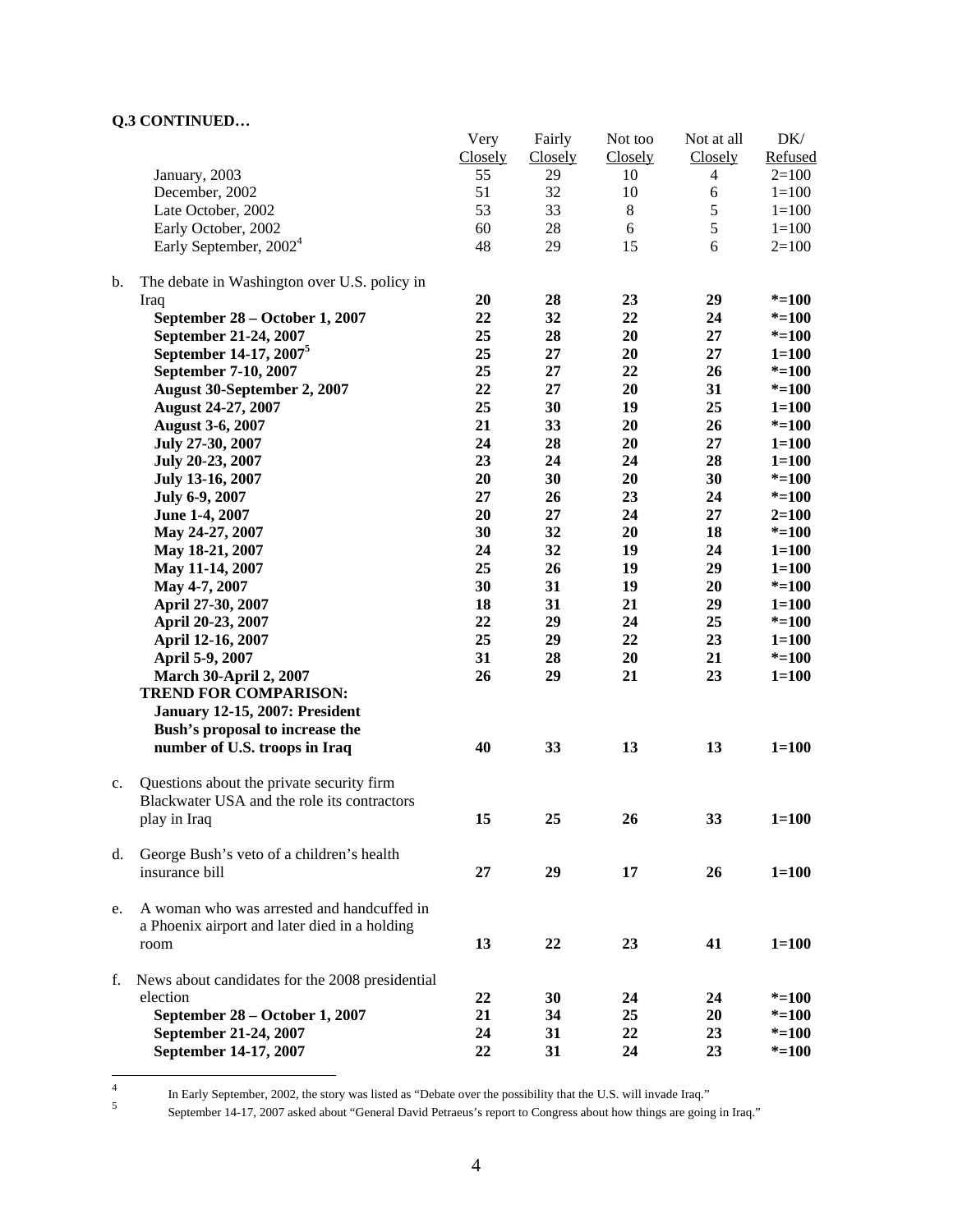| Closely<br>Closely<br>Closely<br>Refused<br><b>Closely</b><br>18<br>34<br>26<br>22<br>$* = 100$<br>September 7-10, 2007<br>35<br>25<br>19<br>21<br>$* = 100$<br>August 30-September 2, 2007<br>22<br>28<br>24<br>26<br><b>August 24-27, 2007</b><br>$* = 100$<br>19<br>30<br><b>August 17-20, 2007</b><br>27<br>24<br>$* = 100$<br>23<br>32<br>21<br>24<br>$* = 100$<br><b>August 10-13, 2007</b><br>19<br>31<br>25<br>25<br><b>August 3-6, 2007</b><br>$* = 100$<br>32<br>22<br>19<br>26<br>July 27-30, 2007<br>$1 = 100$<br>30<br>27<br>16<br>26<br>$1 = 100$<br>July 20-23, 2007<br>17<br>29<br>27<br>27<br>July 13-16, 2007<br>$* = 100$<br>24<br>29<br>22<br>24<br>$1 = 100$<br>July 6-9, 2007<br>20<br>32<br>25<br>23<br>$* = 100$<br>June 29-July 2, 2007<br>18<br>31<br>21<br>30<br>$* = 100$<br>June 22-25, 2007<br>17<br>32<br>25<br>26<br>$* = 100$<br>June 15-18, 2007<br>19<br>30<br>24<br>26<br>June 8-11, 2007<br>$1 = 100$<br>16<br>27<br>32<br>24<br>$1 = 100$<br>June 1-4, 2007<br>22<br>23<br>22<br>33<br>May 24-27, 2007<br>$* = 100$<br>18<br>$27\,$<br>31<br>24<br>May 18-21, 2007<br>$* = 100$<br>30<br>18<br>23<br>28<br>May 11-14, 2007<br>$1 = 100$<br>23<br>34<br>21<br>21<br>May 4-7, 2007<br>$1 = 100$<br>14<br>30<br>29<br>26<br>$1 = 100$<br>April 27-30, 2007<br>18<br>28<br>27<br>27<br>$* = 100$<br>April 20-23, 2007<br>18<br>$27\,$<br>28<br>27<br>$* = 100$<br>April 12-16, 2007<br>25<br>30<br>26<br>19<br>$* = 100$<br>April 5-9, 2007<br>20<br>29<br>23<br>27<br>$1 = 100$<br><b>March 30-April 2, 2007</b><br>20<br>32<br>22<br>26<br>March 23-26, 2007<br>$* = 100$<br>15<br>28<br>29<br>27<br>March 16-19, 2007<br>$1 = 100$<br>24<br>23<br>30<br>23<br>March 9-12, 2007<br>$* = 100$<br>19<br>23<br>31<br>26<br>March 2-5, 2007<br>$1 = 100$<br>22<br>33<br>21<br>24<br>February 23-26, 2007<br>$* = 100$<br>18<br>32<br>22<br>27<br>$1 = 100$<br>February 16-19, 2007<br>30<br>21<br>24<br>24<br>$1 = 100$<br><b>February 9-12, 2007</b><br>24<br>22<br>18<br>36<br>$* = 100$<br><b>February 2-5, 2007</b><br>24<br>33<br>23<br>20<br>$* = 100$<br><b>January 26-29, 2007</b><br>24<br>22<br><b>January 19-22, 2007</b> <sup>6</sup><br>27<br>26<br>$1 = 100$<br>$\overline{4}$<br>52<br>36<br>$\,8$<br>November, 2004 $(RVs)$<br>$* = 100$<br>12<br>46<br>30<br>11<br>Mid-October, 2004<br>$1 = 100$<br>32<br>38<br>16<br>14<br>August, 2004<br>$* = 100$<br>29<br>July, 2004<br>37<br>18<br>15<br>$1 = 100$<br>33<br>31<br>19<br>$1 = 100$<br>April, 2004<br>16<br>35<br>34<br>18<br>13<br>$* = 100$<br>Mid-March, 2004<br>Late February, 2004<br>24<br>40<br>23<br>12<br>$1 = 100$<br>Early February, 2004 <sup>7</sup><br>29<br>37<br>20<br>13<br>$1 = 100$<br>Mid-January, 2004<br>30<br>27<br>26<br>16<br>$1 = 100$ |                            | Very | Fairly | Not too | Not at all | DK/ |
|------------------------------------------------------------------------------------------------------------------------------------------------------------------------------------------------------------------------------------------------------------------------------------------------------------------------------------------------------------------------------------------------------------------------------------------------------------------------------------------------------------------------------------------------------------------------------------------------------------------------------------------------------------------------------------------------------------------------------------------------------------------------------------------------------------------------------------------------------------------------------------------------------------------------------------------------------------------------------------------------------------------------------------------------------------------------------------------------------------------------------------------------------------------------------------------------------------------------------------------------------------------------------------------------------------------------------------------------------------------------------------------------------------------------------------------------------------------------------------------------------------------------------------------------------------------------------------------------------------------------------------------------------------------------------------------------------------------------------------------------------------------------------------------------------------------------------------------------------------------------------------------------------------------------------------------------------------------------------------------------------------------------------------------------------------------------------------------------------------------------------------------------------------------------------------------------------------------------------------------------------------------------------------------------------------------------------------------------------------------------------------------------------------------------------------------------------------------------------------------------------------------------------------------------------------------------------------------------------------------------------------------------------------------------------------------------------------------------------------------------------------------------|----------------------------|------|--------|---------|------------|-----|
|                                                                                                                                                                                                                                                                                                                                                                                                                                                                                                                                                                                                                                                                                                                                                                                                                                                                                                                                                                                                                                                                                                                                                                                                                                                                                                                                                                                                                                                                                                                                                                                                                                                                                                                                                                                                                                                                                                                                                                                                                                                                                                                                                                                                                                                                                                                                                                                                                                                                                                                                                                                                                                                                                                                                                                        |                            |      |        |         |            |     |
|                                                                                                                                                                                                                                                                                                                                                                                                                                                                                                                                                                                                                                                                                                                                                                                                                                                                                                                                                                                                                                                                                                                                                                                                                                                                                                                                                                                                                                                                                                                                                                                                                                                                                                                                                                                                                                                                                                                                                                                                                                                                                                                                                                                                                                                                                                                                                                                                                                                                                                                                                                                                                                                                                                                                                                        |                            |      |        |         |            |     |
|                                                                                                                                                                                                                                                                                                                                                                                                                                                                                                                                                                                                                                                                                                                                                                                                                                                                                                                                                                                                                                                                                                                                                                                                                                                                                                                                                                                                                                                                                                                                                                                                                                                                                                                                                                                                                                                                                                                                                                                                                                                                                                                                                                                                                                                                                                                                                                                                                                                                                                                                                                                                                                                                                                                                                                        |                            |      |        |         |            |     |
|                                                                                                                                                                                                                                                                                                                                                                                                                                                                                                                                                                                                                                                                                                                                                                                                                                                                                                                                                                                                                                                                                                                                                                                                                                                                                                                                                                                                                                                                                                                                                                                                                                                                                                                                                                                                                                                                                                                                                                                                                                                                                                                                                                                                                                                                                                                                                                                                                                                                                                                                                                                                                                                                                                                                                                        |                            |      |        |         |            |     |
|                                                                                                                                                                                                                                                                                                                                                                                                                                                                                                                                                                                                                                                                                                                                                                                                                                                                                                                                                                                                                                                                                                                                                                                                                                                                                                                                                                                                                                                                                                                                                                                                                                                                                                                                                                                                                                                                                                                                                                                                                                                                                                                                                                                                                                                                                                                                                                                                                                                                                                                                                                                                                                                                                                                                                                        |                            |      |        |         |            |     |
|                                                                                                                                                                                                                                                                                                                                                                                                                                                                                                                                                                                                                                                                                                                                                                                                                                                                                                                                                                                                                                                                                                                                                                                                                                                                                                                                                                                                                                                                                                                                                                                                                                                                                                                                                                                                                                                                                                                                                                                                                                                                                                                                                                                                                                                                                                                                                                                                                                                                                                                                                                                                                                                                                                                                                                        |                            |      |        |         |            |     |
|                                                                                                                                                                                                                                                                                                                                                                                                                                                                                                                                                                                                                                                                                                                                                                                                                                                                                                                                                                                                                                                                                                                                                                                                                                                                                                                                                                                                                                                                                                                                                                                                                                                                                                                                                                                                                                                                                                                                                                                                                                                                                                                                                                                                                                                                                                                                                                                                                                                                                                                                                                                                                                                                                                                                                                        |                            |      |        |         |            |     |
|                                                                                                                                                                                                                                                                                                                                                                                                                                                                                                                                                                                                                                                                                                                                                                                                                                                                                                                                                                                                                                                                                                                                                                                                                                                                                                                                                                                                                                                                                                                                                                                                                                                                                                                                                                                                                                                                                                                                                                                                                                                                                                                                                                                                                                                                                                                                                                                                                                                                                                                                                                                                                                                                                                                                                                        |                            |      |        |         |            |     |
|                                                                                                                                                                                                                                                                                                                                                                                                                                                                                                                                                                                                                                                                                                                                                                                                                                                                                                                                                                                                                                                                                                                                                                                                                                                                                                                                                                                                                                                                                                                                                                                                                                                                                                                                                                                                                                                                                                                                                                                                                                                                                                                                                                                                                                                                                                                                                                                                                                                                                                                                                                                                                                                                                                                                                                        |                            |      |        |         |            |     |
|                                                                                                                                                                                                                                                                                                                                                                                                                                                                                                                                                                                                                                                                                                                                                                                                                                                                                                                                                                                                                                                                                                                                                                                                                                                                                                                                                                                                                                                                                                                                                                                                                                                                                                                                                                                                                                                                                                                                                                                                                                                                                                                                                                                                                                                                                                                                                                                                                                                                                                                                                                                                                                                                                                                                                                        |                            |      |        |         |            |     |
|                                                                                                                                                                                                                                                                                                                                                                                                                                                                                                                                                                                                                                                                                                                                                                                                                                                                                                                                                                                                                                                                                                                                                                                                                                                                                                                                                                                                                                                                                                                                                                                                                                                                                                                                                                                                                                                                                                                                                                                                                                                                                                                                                                                                                                                                                                                                                                                                                                                                                                                                                                                                                                                                                                                                                                        |                            |      |        |         |            |     |
|                                                                                                                                                                                                                                                                                                                                                                                                                                                                                                                                                                                                                                                                                                                                                                                                                                                                                                                                                                                                                                                                                                                                                                                                                                                                                                                                                                                                                                                                                                                                                                                                                                                                                                                                                                                                                                                                                                                                                                                                                                                                                                                                                                                                                                                                                                                                                                                                                                                                                                                                                                                                                                                                                                                                                                        |                            |      |        |         |            |     |
|                                                                                                                                                                                                                                                                                                                                                                                                                                                                                                                                                                                                                                                                                                                                                                                                                                                                                                                                                                                                                                                                                                                                                                                                                                                                                                                                                                                                                                                                                                                                                                                                                                                                                                                                                                                                                                                                                                                                                                                                                                                                                                                                                                                                                                                                                                                                                                                                                                                                                                                                                                                                                                                                                                                                                                        |                            |      |        |         |            |     |
|                                                                                                                                                                                                                                                                                                                                                                                                                                                                                                                                                                                                                                                                                                                                                                                                                                                                                                                                                                                                                                                                                                                                                                                                                                                                                                                                                                                                                                                                                                                                                                                                                                                                                                                                                                                                                                                                                                                                                                                                                                                                                                                                                                                                                                                                                                                                                                                                                                                                                                                                                                                                                                                                                                                                                                        |                            |      |        |         |            |     |
|                                                                                                                                                                                                                                                                                                                                                                                                                                                                                                                                                                                                                                                                                                                                                                                                                                                                                                                                                                                                                                                                                                                                                                                                                                                                                                                                                                                                                                                                                                                                                                                                                                                                                                                                                                                                                                                                                                                                                                                                                                                                                                                                                                                                                                                                                                                                                                                                                                                                                                                                                                                                                                                                                                                                                                        |                            |      |        |         |            |     |
|                                                                                                                                                                                                                                                                                                                                                                                                                                                                                                                                                                                                                                                                                                                                                                                                                                                                                                                                                                                                                                                                                                                                                                                                                                                                                                                                                                                                                                                                                                                                                                                                                                                                                                                                                                                                                                                                                                                                                                                                                                                                                                                                                                                                                                                                                                                                                                                                                                                                                                                                                                                                                                                                                                                                                                        |                            |      |        |         |            |     |
|                                                                                                                                                                                                                                                                                                                                                                                                                                                                                                                                                                                                                                                                                                                                                                                                                                                                                                                                                                                                                                                                                                                                                                                                                                                                                                                                                                                                                                                                                                                                                                                                                                                                                                                                                                                                                                                                                                                                                                                                                                                                                                                                                                                                                                                                                                                                                                                                                                                                                                                                                                                                                                                                                                                                                                        |                            |      |        |         |            |     |
|                                                                                                                                                                                                                                                                                                                                                                                                                                                                                                                                                                                                                                                                                                                                                                                                                                                                                                                                                                                                                                                                                                                                                                                                                                                                                                                                                                                                                                                                                                                                                                                                                                                                                                                                                                                                                                                                                                                                                                                                                                                                                                                                                                                                                                                                                                                                                                                                                                                                                                                                                                                                                                                                                                                                                                        |                            |      |        |         |            |     |
|                                                                                                                                                                                                                                                                                                                                                                                                                                                                                                                                                                                                                                                                                                                                                                                                                                                                                                                                                                                                                                                                                                                                                                                                                                                                                                                                                                                                                                                                                                                                                                                                                                                                                                                                                                                                                                                                                                                                                                                                                                                                                                                                                                                                                                                                                                                                                                                                                                                                                                                                                                                                                                                                                                                                                                        |                            |      |        |         |            |     |
|                                                                                                                                                                                                                                                                                                                                                                                                                                                                                                                                                                                                                                                                                                                                                                                                                                                                                                                                                                                                                                                                                                                                                                                                                                                                                                                                                                                                                                                                                                                                                                                                                                                                                                                                                                                                                                                                                                                                                                                                                                                                                                                                                                                                                                                                                                                                                                                                                                                                                                                                                                                                                                                                                                                                                                        |                            |      |        |         |            |     |
|                                                                                                                                                                                                                                                                                                                                                                                                                                                                                                                                                                                                                                                                                                                                                                                                                                                                                                                                                                                                                                                                                                                                                                                                                                                                                                                                                                                                                                                                                                                                                                                                                                                                                                                                                                                                                                                                                                                                                                                                                                                                                                                                                                                                                                                                                                                                                                                                                                                                                                                                                                                                                                                                                                                                                                        |                            |      |        |         |            |     |
|                                                                                                                                                                                                                                                                                                                                                                                                                                                                                                                                                                                                                                                                                                                                                                                                                                                                                                                                                                                                                                                                                                                                                                                                                                                                                                                                                                                                                                                                                                                                                                                                                                                                                                                                                                                                                                                                                                                                                                                                                                                                                                                                                                                                                                                                                                                                                                                                                                                                                                                                                                                                                                                                                                                                                                        |                            |      |        |         |            |     |
|                                                                                                                                                                                                                                                                                                                                                                                                                                                                                                                                                                                                                                                                                                                                                                                                                                                                                                                                                                                                                                                                                                                                                                                                                                                                                                                                                                                                                                                                                                                                                                                                                                                                                                                                                                                                                                                                                                                                                                                                                                                                                                                                                                                                                                                                                                                                                                                                                                                                                                                                                                                                                                                                                                                                                                        |                            |      |        |         |            |     |
|                                                                                                                                                                                                                                                                                                                                                                                                                                                                                                                                                                                                                                                                                                                                                                                                                                                                                                                                                                                                                                                                                                                                                                                                                                                                                                                                                                                                                                                                                                                                                                                                                                                                                                                                                                                                                                                                                                                                                                                                                                                                                                                                                                                                                                                                                                                                                                                                                                                                                                                                                                                                                                                                                                                                                                        |                            |      |        |         |            |     |
|                                                                                                                                                                                                                                                                                                                                                                                                                                                                                                                                                                                                                                                                                                                                                                                                                                                                                                                                                                                                                                                                                                                                                                                                                                                                                                                                                                                                                                                                                                                                                                                                                                                                                                                                                                                                                                                                                                                                                                                                                                                                                                                                                                                                                                                                                                                                                                                                                                                                                                                                                                                                                                                                                                                                                                        |                            |      |        |         |            |     |
|                                                                                                                                                                                                                                                                                                                                                                                                                                                                                                                                                                                                                                                                                                                                                                                                                                                                                                                                                                                                                                                                                                                                                                                                                                                                                                                                                                                                                                                                                                                                                                                                                                                                                                                                                                                                                                                                                                                                                                                                                                                                                                                                                                                                                                                                                                                                                                                                                                                                                                                                                                                                                                                                                                                                                                        |                            |      |        |         |            |     |
|                                                                                                                                                                                                                                                                                                                                                                                                                                                                                                                                                                                                                                                                                                                                                                                                                                                                                                                                                                                                                                                                                                                                                                                                                                                                                                                                                                                                                                                                                                                                                                                                                                                                                                                                                                                                                                                                                                                                                                                                                                                                                                                                                                                                                                                                                                                                                                                                                                                                                                                                                                                                                                                                                                                                                                        |                            |      |        |         |            |     |
|                                                                                                                                                                                                                                                                                                                                                                                                                                                                                                                                                                                                                                                                                                                                                                                                                                                                                                                                                                                                                                                                                                                                                                                                                                                                                                                                                                                                                                                                                                                                                                                                                                                                                                                                                                                                                                                                                                                                                                                                                                                                                                                                                                                                                                                                                                                                                                                                                                                                                                                                                                                                                                                                                                                                                                        |                            |      |        |         |            |     |
|                                                                                                                                                                                                                                                                                                                                                                                                                                                                                                                                                                                                                                                                                                                                                                                                                                                                                                                                                                                                                                                                                                                                                                                                                                                                                                                                                                                                                                                                                                                                                                                                                                                                                                                                                                                                                                                                                                                                                                                                                                                                                                                                                                                                                                                                                                                                                                                                                                                                                                                                                                                                                                                                                                                                                                        |                            |      |        |         |            |     |
|                                                                                                                                                                                                                                                                                                                                                                                                                                                                                                                                                                                                                                                                                                                                                                                                                                                                                                                                                                                                                                                                                                                                                                                                                                                                                                                                                                                                                                                                                                                                                                                                                                                                                                                                                                                                                                                                                                                                                                                                                                                                                                                                                                                                                                                                                                                                                                                                                                                                                                                                                                                                                                                                                                                                                                        |                            |      |        |         |            |     |
|                                                                                                                                                                                                                                                                                                                                                                                                                                                                                                                                                                                                                                                                                                                                                                                                                                                                                                                                                                                                                                                                                                                                                                                                                                                                                                                                                                                                                                                                                                                                                                                                                                                                                                                                                                                                                                                                                                                                                                                                                                                                                                                                                                                                                                                                                                                                                                                                                                                                                                                                                                                                                                                                                                                                                                        |                            |      |        |         |            |     |
|                                                                                                                                                                                                                                                                                                                                                                                                                                                                                                                                                                                                                                                                                                                                                                                                                                                                                                                                                                                                                                                                                                                                                                                                                                                                                                                                                                                                                                                                                                                                                                                                                                                                                                                                                                                                                                                                                                                                                                                                                                                                                                                                                                                                                                                                                                                                                                                                                                                                                                                                                                                                                                                                                                                                                                        |                            |      |        |         |            |     |
|                                                                                                                                                                                                                                                                                                                                                                                                                                                                                                                                                                                                                                                                                                                                                                                                                                                                                                                                                                                                                                                                                                                                                                                                                                                                                                                                                                                                                                                                                                                                                                                                                                                                                                                                                                                                                                                                                                                                                                                                                                                                                                                                                                                                                                                                                                                                                                                                                                                                                                                                                                                                                                                                                                                                                                        |                            |      |        |         |            |     |
|                                                                                                                                                                                                                                                                                                                                                                                                                                                                                                                                                                                                                                                                                                                                                                                                                                                                                                                                                                                                                                                                                                                                                                                                                                                                                                                                                                                                                                                                                                                                                                                                                                                                                                                                                                                                                                                                                                                                                                                                                                                                                                                                                                                                                                                                                                                                                                                                                                                                                                                                                                                                                                                                                                                                                                        |                            |      |        |         |            |     |
|                                                                                                                                                                                                                                                                                                                                                                                                                                                                                                                                                                                                                                                                                                                                                                                                                                                                                                                                                                                                                                                                                                                                                                                                                                                                                                                                                                                                                                                                                                                                                                                                                                                                                                                                                                                                                                                                                                                                                                                                                                                                                                                                                                                                                                                                                                                                                                                                                                                                                                                                                                                                                                                                                                                                                                        |                            |      |        |         |            |     |
|                                                                                                                                                                                                                                                                                                                                                                                                                                                                                                                                                                                                                                                                                                                                                                                                                                                                                                                                                                                                                                                                                                                                                                                                                                                                                                                                                                                                                                                                                                                                                                                                                                                                                                                                                                                                                                                                                                                                                                                                                                                                                                                                                                                                                                                                                                                                                                                                                                                                                                                                                                                                                                                                                                                                                                        | 2004 Presidential Election |      |        |         |            |     |
|                                                                                                                                                                                                                                                                                                                                                                                                                                                                                                                                                                                                                                                                                                                                                                                                                                                                                                                                                                                                                                                                                                                                                                                                                                                                                                                                                                                                                                                                                                                                                                                                                                                                                                                                                                                                                                                                                                                                                                                                                                                                                                                                                                                                                                                                                                                                                                                                                                                                                                                                                                                                                                                                                                                                                                        |                            |      |        |         |            |     |
|                                                                                                                                                                                                                                                                                                                                                                                                                                                                                                                                                                                                                                                                                                                                                                                                                                                                                                                                                                                                                                                                                                                                                                                                                                                                                                                                                                                                                                                                                                                                                                                                                                                                                                                                                                                                                                                                                                                                                                                                                                                                                                                                                                                                                                                                                                                                                                                                                                                                                                                                                                                                                                                                                                                                                                        |                            |      |        |         |            |     |
|                                                                                                                                                                                                                                                                                                                                                                                                                                                                                                                                                                                                                                                                                                                                                                                                                                                                                                                                                                                                                                                                                                                                                                                                                                                                                                                                                                                                                                                                                                                                                                                                                                                                                                                                                                                                                                                                                                                                                                                                                                                                                                                                                                                                                                                                                                                                                                                                                                                                                                                                                                                                                                                                                                                                                                        |                            |      |        |         |            |     |
|                                                                                                                                                                                                                                                                                                                                                                                                                                                                                                                                                                                                                                                                                                                                                                                                                                                                                                                                                                                                                                                                                                                                                                                                                                                                                                                                                                                                                                                                                                                                                                                                                                                                                                                                                                                                                                                                                                                                                                                                                                                                                                                                                                                                                                                                                                                                                                                                                                                                                                                                                                                                                                                                                                                                                                        |                            |      |        |         |            |     |
|                                                                                                                                                                                                                                                                                                                                                                                                                                                                                                                                                                                                                                                                                                                                                                                                                                                                                                                                                                                                                                                                                                                                                                                                                                                                                                                                                                                                                                                                                                                                                                                                                                                                                                                                                                                                                                                                                                                                                                                                                                                                                                                                                                                                                                                                                                                                                                                                                                                                                                                                                                                                                                                                                                                                                                        |                            |      |        |         |            |     |
|                                                                                                                                                                                                                                                                                                                                                                                                                                                                                                                                                                                                                                                                                                                                                                                                                                                                                                                                                                                                                                                                                                                                                                                                                                                                                                                                                                                                                                                                                                                                                                                                                                                                                                                                                                                                                                                                                                                                                                                                                                                                                                                                                                                                                                                                                                                                                                                                                                                                                                                                                                                                                                                                                                                                                                        |                            |      |        |         |            |     |
|                                                                                                                                                                                                                                                                                                                                                                                                                                                                                                                                                                                                                                                                                                                                                                                                                                                                                                                                                                                                                                                                                                                                                                                                                                                                                                                                                                                                                                                                                                                                                                                                                                                                                                                                                                                                                                                                                                                                                                                                                                                                                                                                                                                                                                                                                                                                                                                                                                                                                                                                                                                                                                                                                                                                                                        |                            |      |        |         |            |     |
|                                                                                                                                                                                                                                                                                                                                                                                                                                                                                                                                                                                                                                                                                                                                                                                                                                                                                                                                                                                                                                                                                                                                                                                                                                                                                                                                                                                                                                                                                                                                                                                                                                                                                                                                                                                                                                                                                                                                                                                                                                                                                                                                                                                                                                                                                                                                                                                                                                                                                                                                                                                                                                                                                                                                                                        |                            |      |        |         |            |     |
|                                                                                                                                                                                                                                                                                                                                                                                                                                                                                                                                                                                                                                                                                                                                                                                                                                                                                                                                                                                                                                                                                                                                                                                                                                                                                                                                                                                                                                                                                                                                                                                                                                                                                                                                                                                                                                                                                                                                                                                                                                                                                                                                                                                                                                                                                                                                                                                                                                                                                                                                                                                                                                                                                                                                                                        |                            |      |        |         |            |     |

 $\frac{1}{6}$ 

<sup>6</sup> January 19-22, 2007 asked about "Recent announcements by prominent Democrats about plans to run for president in 2008." From May 2003 to Early February 2004 and in March 1992, the story was listed as "The race for the Democratic nomination." In January 2003, the story was listed as "Recent announcements by prominent Democrats about plans to run for president in 2004." In September 2000, Early September and July 1996, and May 1992, the question asked about "the presidential election campaign." In January, March and April 1996, the story was listed as "News about the Republican presidential candidates." In August 1992, the story was listed as "News about the presidential election." In July 1992, the story was listed as "News about the presidential campaign." In January 1992, the story was listed as "News about the Democratic candidates for the presidential nomination." In 1988, the story was introduced as being from "this past year" and was listed as "News about the presidential campaign in 1988."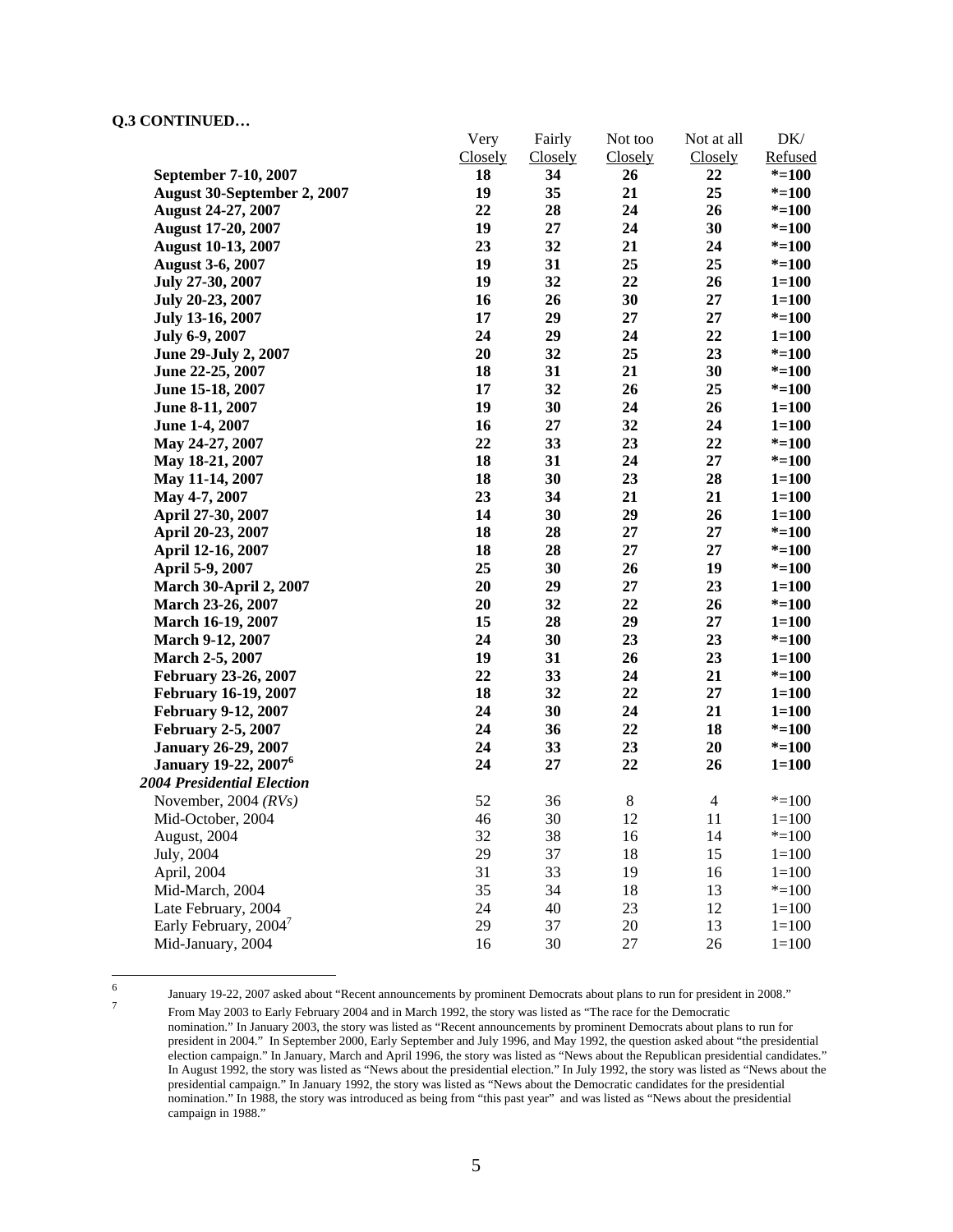|                                                 | Very                 | Fairly               | Not too<br>Closely | Not at all           | $DK/$<br>Refused       |
|-------------------------------------------------|----------------------|----------------------|--------------------|----------------------|------------------------|
| Early January, 2004                             | <b>Closely</b><br>14 | <b>Closely</b><br>32 | 30                 | <b>Closely</b><br>23 | $1 = 100$              |
| December, 2003                                  | 16                   | 26                   | 27                 | 30                   | $1 = 100$              |
| November, 2003                                  | 11                   | 26                   | 34                 | 28                   | $1 = 100$              |
| October, 2003                                   | 12                   | 27                   | $28\,$             | 32                   | $1 = 100$              |
| September, 2003                                 | 17                   | 25                   | 30                 | 27                   | $1 = 100$              |
| Mid-August, 2003                                | 12                   | $27\,$               | $27\,$             | 33                   | $1 = 100$              |
| May, 2003                                       | $8\,$                | 19                   | 31                 | 41                   | $1 = 100$              |
| January, 2003                                   | 14                   | 28                   | 29                 | 28                   | $1 = 100$              |
| 2000 Presidential Election                      |                      |                      |                    |                      |                        |
| Early November, 2000 (RVs)                      | 39                   | 44                   | 12                 | $\sqrt{5}$           | $* = 100$              |
| Mid-October, 2000 $(RVs)$                       | 40                   | 37                   | 15                 | $\,8\,$              | $* = 100$              |
| Early October, 2000 (RVs)                       | 42                   | 36                   | 15                 | 6                    | $1 = 100$              |
| September, 2000                                 | 22                   | 42                   | 21                 | 15                   | $* = 100$              |
| July, 2000                                      | 21                   | 38                   | $20\,$             | 20                   | $1 = 100$              |
| June, 2000                                      | 23                   | 32                   | 23                 | 21                   | $1 = 100$              |
| May, 2000                                       | 18                   | 33                   | 26                 | 23                   | $* = 100$              |
| April, 2000                                     | 18                   | 39                   | 22                 | 20                   | $1 = 100$              |
|                                                 | 26                   | 41                   | 19                 | 13                   | $1 = 100$              |
| March, 2000                                     | 26                   | 36                   | 21                 | 17                   | $* = 100$              |
| February, 2000                                  | 19                   | 34                   | $28\,$             | 18                   | $1 = 100$              |
| January, 2000                                   |                      | 36                   | 24                 | 23                   |                        |
| December, 1999                                  | 16<br>17             | 32                   | 28                 | 22                   | $1 = 100$<br>$1 = 100$ |
| October, 1999                                   | 15                   | 31                   |                    | 20                   |                        |
| September, 1999                                 | 15                   | 38                   | 33<br>24           | 22                   | $1 = 100$              |
| July, 1999                                      | 11                   | 25                   | 29                 | 34                   | $1 = 100$<br>$1 = 100$ |
| June, 1999                                      |                      |                      |                    |                      |                        |
| <b>1996 Presidential Election</b>               |                      |                      |                    |                      |                        |
| November, 1996 $(RVs)$                          | 34                   | 45                   | 15                 | $\sqrt{6}$           | $* = 100$              |
| October, 1996                                   | 31                   | 39                   | 18                 | 12                   | $* = 100$              |
| Early September, 1996                           | 24                   | 36                   | 23                 | 17                   | $* = 100$              |
| July, 1996                                      | 22                   | 40                   | 23                 | 14                   | $1 = 100$              |
| March, 1996                                     | 26                   | 41                   | 20                 | 13                   | $* = 100$              |
| January, 1996                                   | 10                   | 34                   | 31                 | 24                   | $1 = 100$              |
| September, 1995                                 | 12                   | 36                   | 30                 | 22                   | $* = 100$              |
| August, 1995                                    | 13                   | 34                   | 28                 | 25                   | $* = 100$              |
| June, 1995<br><b>1992 Presidential Election</b> | 11                   | 31                   | 31                 | 26                   | $1 = 100$              |
|                                                 | 55                   | 36                   | $\tau$             |                      |                        |
| October, 1992 (RVs)                             |                      |                      |                    | $\overline{c}$       | $0=100$                |
| September, 1992 (RVs)                           | 47                   | 36                   | 11                 | 6                    | $* = 100$              |
| August, 1992 (RVs)                              | 36                   | 51                   | 11                 | $\sqrt{2}$<br>9      | $0=100$                |
| July, 1992                                      | 20                   | 45                   | 26                 |                      | $* = 100$              |
| May, 1992                                       | 32                   | 44                   | 16                 | $\,$ 8 $\,$          | $* = 100$              |
| March, 1992                                     | 35                   | 40                   | 16                 | 9                    | $* = 100$              |
| January, 1992                                   | 11                   | 25                   | 36                 | 27                   | $1 = 100$              |
| December, 1991                                  | 10                   | 28                   | 32                 | 30                   | $* = 100$              |
| <b>1988 Presidential Election</b>               |                      |                      |                    |                      |                        |
| October, 1988 $(RVs)$                           | 43                   | 44                   | 11                 | $\overline{c}$       | $* = 100$              |
| August, 1988 (RVs)                              | 39                   | 45                   | 13                 | $\mathfrak{Z}$       | $* = 100$              |
| May, 1988                                       | 22                   | 46                   | 23                 | $\sqrt{6}$           | $3=100$                |
| November, 1987                                  | 15                   | 28                   | 35                 | 21                   | $1 = 100$              |
| September, 1987                                 | 14                   | 34                   | 37                 | 14                   | $1 = 100$              |